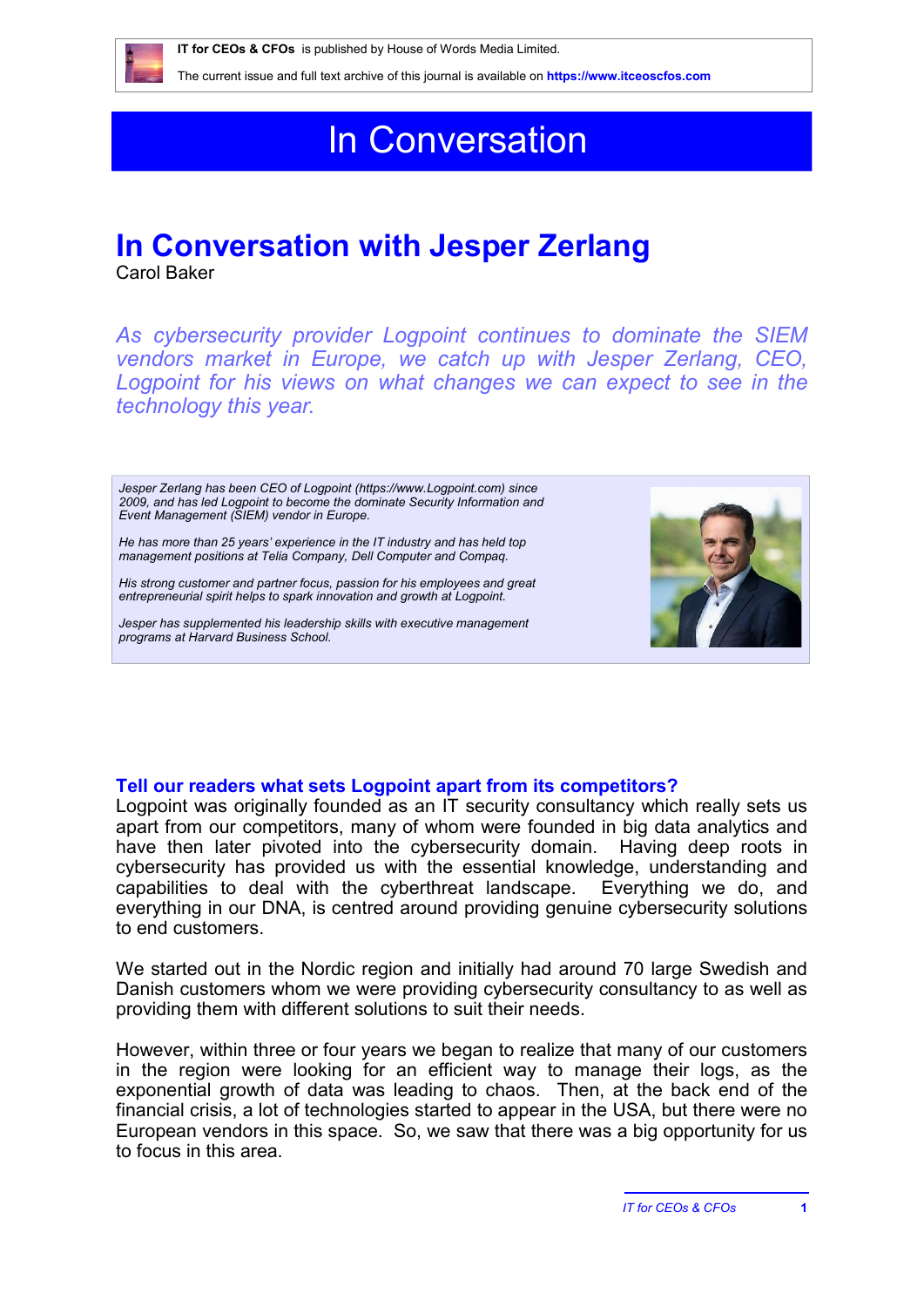

#### The current issue and full text archive of this journal is available on **<https://www.itceoscfos.com>**

*In Conversation*

We acquired a small start-up from a university near Copenhagen which we then built out to focus upon SIEM and log management. The funny part is that even today, several years later, we remain the only non-US vendor in this domain, which is unusual.

It is still a puzzle to me why there are no European competitors, when there is easily room for more. The simple answer is that it is an extremely complex market to enter, in part due to the difficulties in managing the massive data volumes involved. To do this requires a large organization, with incredibly advanced technology – making the entry barrier quite high.

Growing out of Copenhagen and the Nordics, we expanded across Europe to London, Paris, and Munich. We've since added offices in Boston to serve the US market, and in Nepal to serve the Asian market. Along with Europe, these areas are our key focus as a company. We now have customers all over the world, and have just passed the 300 employees' mark. We hired more than 140 people last year, almost doubling the existing number, and we are now serving almost all industries across Europe and the US, which is testimony to just how fast the company is growing.

There are, of course, some areas in which we are stronger than others such as business critical application security and protecting SAP environments. These customers and functional domains are where we have seen a pocket of opportunity to gain traction ahead of our competitors because our cybersecurity foundation allows us to navigate the complex processes of ERP systems.

#### **What is happening in the market right now?**

There is currently a big transition from general IP protection to actually protecting more of your deeper IP, financial and operational data. This data often resides in the SAPs and Oracle's of this world – and it is an area where CFOs and CEOs are taking much more of an interest than just protecting the broader IT infrastructure. Cyber topics are now considered a board issue for many of our customers.

#### **How is Logpoint developing to its solutions to handle the transition?**

From a product perspective, we are moving our products into the cloud. A third of our portfolio is already fully SaaS native, and by the end of 2022 we will have fullblown availability in the cloud. It is a very complex undertaking and one that takes us back to our security roots.

Going into the cloud is not necessarily the answer to the world's problems, especially from a cybersecurity perspective because when you have all your data in the cloud, you can also lose control. Therefore, we are particularly cautious with the way we are transitioning into the cloud. Our focus is on security and ensuring that the data of our customers remains secure.

Another issue is that there are a lot of organizations in the world who do not, and will not, go into the cloud. Defence organizations, the police, the intelligence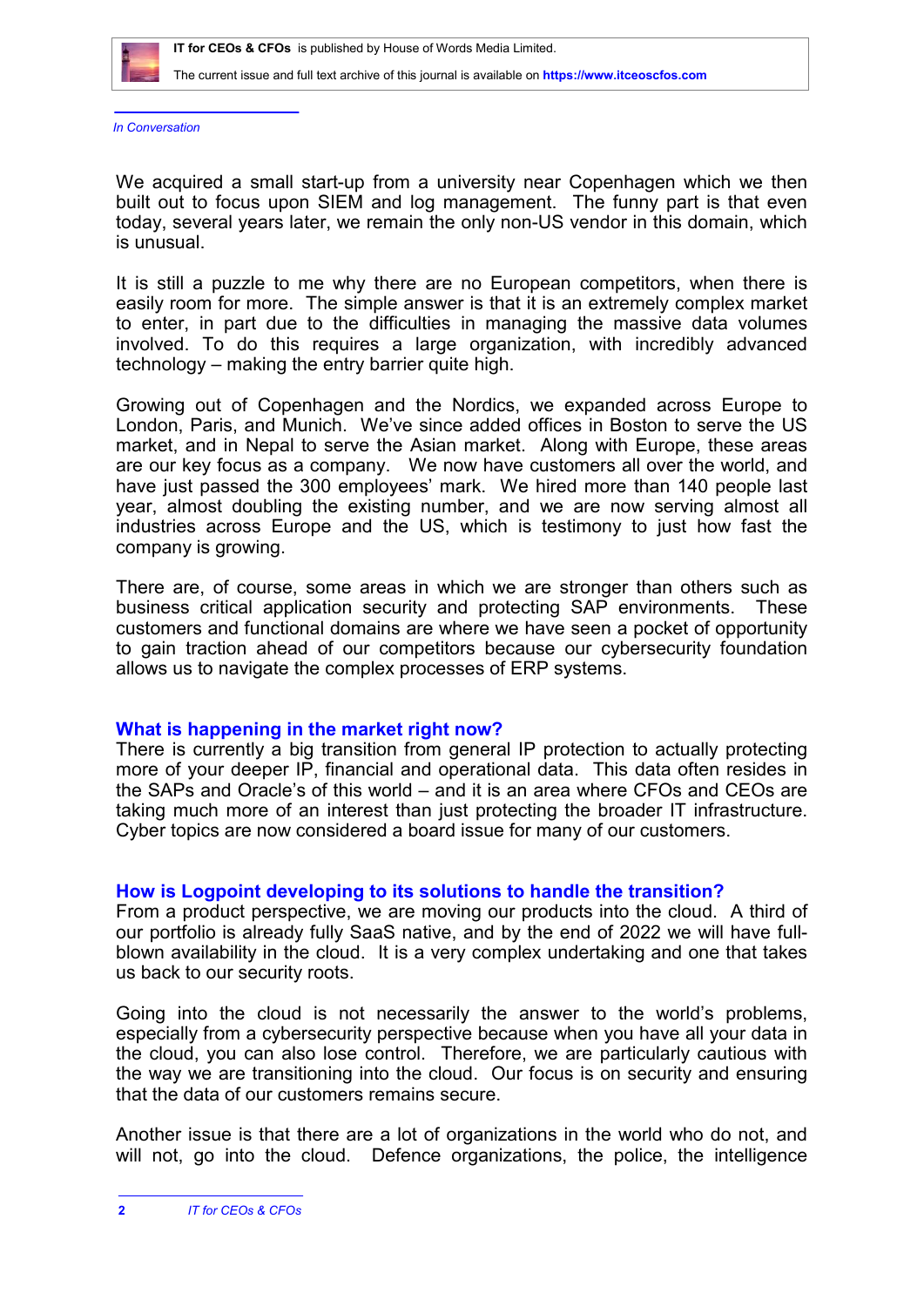

The current issue and full text archive of this journal is available on **<https://www.itceoscfos.com>** 

*In Conversation*

services, and NATO, for example, are reluctant to send data to Microsoft or Amazon as they want to maintain control of the data, and they still require an onpremise system for managing security.

We are very proud to be the only cybersecurity vendor to have our solution certified to the Common Criteria EAL Level 3+. This means that if you are a defence force or part of a critical infrastructure organization in Europe, Logpoint have the only product trusted at this level. Again, I believe that our background in cybersecurity consultancy has given us this advantage over our competitors.

#### **How do you explain Logpoint to non-technical corporate leaders?**

Sometimes when I have had to explain Logpoint to a non-technical person, I compare it to blood sampling. For a company, all your logs are actually your company's blood or DNA. By analyzing the logs, we can basically see the state of health of the patient, only it's not based on the occasional sample, but goes on in real time. It allows us to continuously monitor how exposed you are to disease from a cybersecurity perspective. When companies realize this, it is an eye-opener. But this type of log analysis goes even further as it also gives them the ability to analyze data and predict their future exposure from a security perspective.

### **Cybersecurity as a Service is trending now, what can we expect to see moving forward?**

Cybersecurity as a Service is going to be a huge topic in the years to come. The big players such as the likes of Deloitte, PwC, Accenture, even Telcos, are going to be much more active in providing protection for companies, especially companies who do not have the internal cybersecurity capabilities or are not able to attract employees with the necessary expertise. Let's not forget that the biggest challenge we probably have today is lack of skilled cyber people. Right now, there are more than two million cyber security people missing from the marketplace, and it is impossible to close this gap in due time. The only way to do this is by leveraging the efficiencies of Cybersecurity as a Service, and implementing automation, machine learning and artificial intelligence.

Cybersecurity is now top of the agenda for corporates, and we see more CISOs on the executive boards because cybersecurity is becoming such a complex issue. Cybersecurity is no longer just an appendix to a Request for Proposal (RFP) when you do a digital transformation project.

So, for a cybersecurity vendor like Logpoint, you have to be able to articulate how you add value to a company's true business focus. It is not just a matter of buying a commoditized product and then expecting everything to work. It's about understanding what the business issues are from the customer perspective and then applying a solution that addresses those and adds value from day one.

Speed is also important and this is something that is often overlooked. Many companies spend one or two years (especially if they are a very large company) just trying to articulate what they need from a cybersecurity solution. But, by the